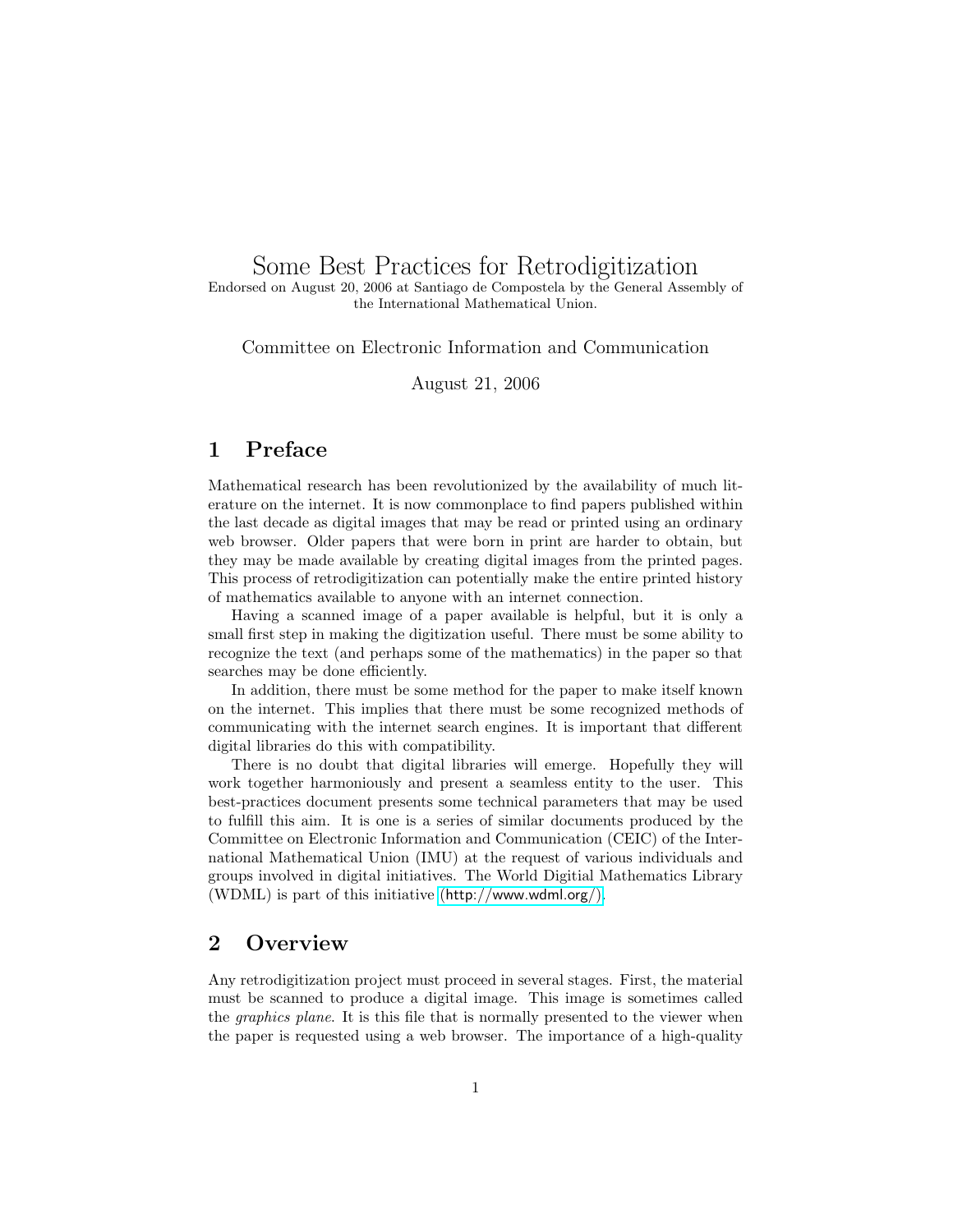scan is hard to overstate. This is not only because it is what the user sees, but also because it is used to extract the text. Generally speaking there will be only one opportunity to scan the material (especially if the scanning process is destructive to the material being scanned), so it must be done correctly the first time.

The quality of the graphics plane must be sufficient to proceed to the next stage: to allow an optical character reader (OCR) to recognize and extract the text from it. The extracted material is called the text plane. It is used, for example, to search for phrases within the document. Accurate recognition of widest range of text and mathematical characters is an obvious goal.

In addition, there must be a description of the identifying characteristics of the document being digitized: the names of the authors, the title, the year and place of publication, and so forth. These descriptions are collectively called the metadata. It is vital that the metadata be accurate, since it is used to identify the document to the internet.

In the next three sections we make specific suggestions regarding these three component steps.

### 3 Scanning pages

- scope: It is recommended that all pages including covers and advertisements be scanned.
- resolution: The scanned images must be capable of resolving small mathematical and text characters (subscripts of subscripts, for example). Five point type should be resolvable. As such, a minimum of 600dpi should be used. Higher resolutions may be used effectively (as for example with high-resolution graphics viewers).
- colour: Although most mathematical papers usually have little coloured material, it is important that any such material be reproduced accurately. For pages containing coloured matter, it is recommended that 24 bit colour be used.
- vertical alignment: If the scanned image is out of vertical alignment, the accuracy of the OCR will degrade substantially. It is recommended that all documents be no more than two degrees out of vertical alignment.
- cropping: Pages should not be cropped in the initial scanning since, for example, the margins occasionally contain interesting information.
- compression: Any compression should be lossless. A standard format (such as TIFF or lossless JPEG) should be used for storing the images.
- archiving: the un-retouched original scans should be archived. Future technological advances may be easy to apply to the original scanned images; rescanning will be impossible in many instances.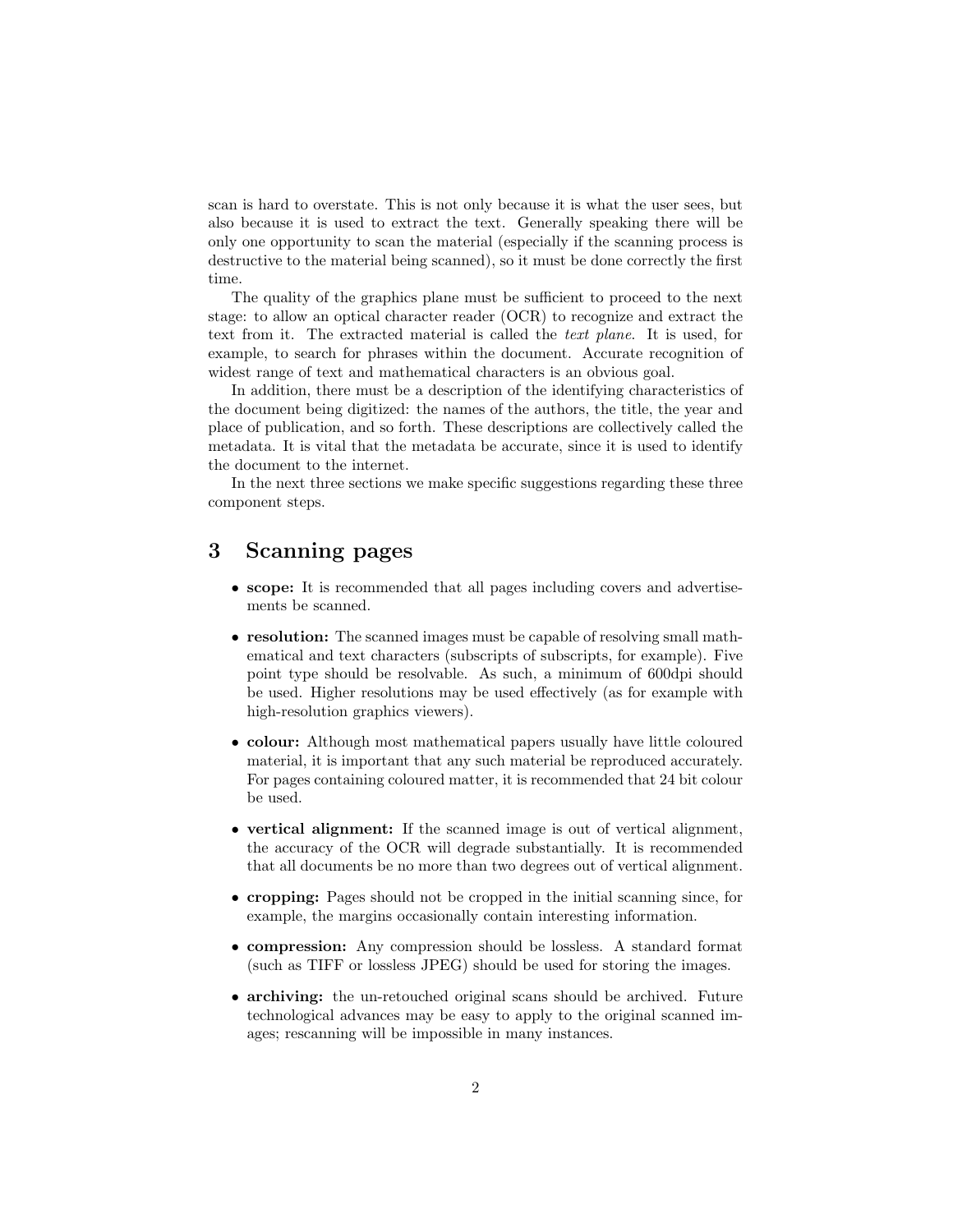• grouping of images: images should be grouped into logical units (article, chapter, etc.) for efficient downloading.

## 4 Optical Character Recognition

It is recognized that the text plane may be primarily used locally and considerable flexibility may be allowed in the format.

- character set: mathematical papers contain many mathematical and foreign language characters. It is recommended the Unicode encoding of characters be used to allow non-Latin letters to be part of the text plane. If possible, recognizable mathematical characters should be included.
- coordination of text and image planes: it is recommended that the text be keyed to the image, that is, the coordinate positions of the characters be included in the text plane to allow accurate feedback to user searches.
- unrecognizable material: much mathematical material is unrecognizable by current OCR technology. It is recommended that this material be tagged so that it will be easy to revisit when future technologies make it advantageous to do so.

### 5 Metadata

- format: the metadata should be stored as an XML document with a publicly available DTD. Examples and further information may be found (<http://www.numdam.org/OAI/minidml.xsd>) at the NUMDAM project.
- dissemination: the metadata should be available easily to appropriate internet harvesters. OAI-PMH compliance is urged. For further information see (<http://www.openarchives.org/OAI/2.0/guidelines-repository.htm>)

#### 6 Document delivery

Shorter documents should be delivered as a single file. Larger ones should be divided into logical subunits. Formats for document delivery files should be openly available. Hyperlinks should be included whenever possible. The use of Portable Document Format (PDF) or Deja Vu (DjVu) files (or both) is recommended.

### 7 Conclusion

These recommendations reflect the currently available technology (Summer, 2005). They are given with the recognition that some local variations may